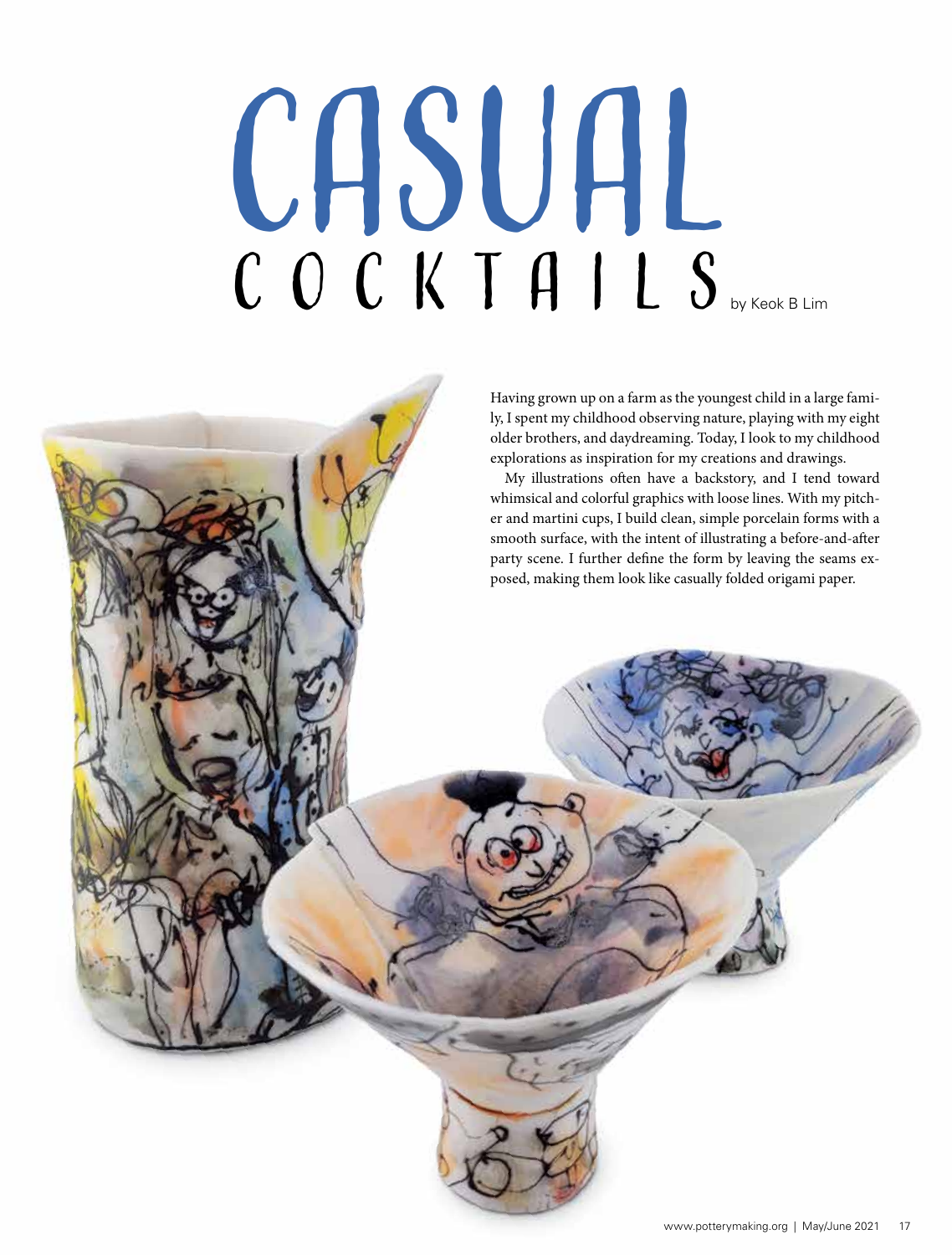# process | Casual Cocktails | Keok B Lim



Gather these tools and templates to create a martini cup.



Attach the foot, then reshape the cup form using the curved end of a rubber rib.



Compress the cone tip with a roller, then paddle it to avoid cracks forming.



Score, overlap, and compress the edges of a cylinder together to form the pitcher.



Gently roll the narrower end of the foot on a tabletop to form a rounded edge.



Roll the bottom edge of the pitcher body on a tabletop to form a rounded ledge.

# **Constructing the Martini Cups**

To make the body of the cup, I use a template (1) made out of a 7½-inch circle with a cut-out angle of about 120° (you can play with this cut-out angle, which determines the flare of the martini cup, by overlapping the edges of the template more or less). Roll out a soft porcelain slab to a little less than 1/8 inch thick. This thin wall will produce a translucent look and make these cups feel like lightweight, delicate glasses.

Copyright American Ceramic Society After compressing the slab with a large metal rib to realign the clay particles, trace and cut around the template with a knife, and then smooth and thin out the edges with a damp finger to give it a softer look. Score and slip the slab edge, then fold the slab to create a cone-like form (see 2), overlapping about 1/4 inch at the edges to create the body of the cup. Gently press the edges together using your fingers, then compress the seam with the smaller end of a pony roller on the outside and the curved end of a rubber rib on the inside. Special care should be taken at the tip of the cone, as cracks tend to form here. I often paddle gently in addition to compressing the tip with a roller (2). Rest the cone upside down on a piece of foam until it dries to a soft leather-hard consistency before attaching the base.

To make the base, use a thicker slab, about  $\frac{1}{8} - \frac{3}{16}$  inch thick, for the foot. Simply trace and cut along the foot template (see 1), smooth the edges with a finger, and join the short sides by scoring

and compressing. Rock the narrower end of the base gently on the table to create a ledge for attaching to the body (3). Let the foot and body rest until they are both soft leather hard before attaching them together. Score and gently tap the two pieces together. Once the two pieces are attached, reshape the cup form using a rib, and compress and thin the edges with your fingers to make the martini cup (4).

# **Constructing the Pitcher Body**

Using a 3/16-inch-thick slab, trace and cut the rectangular wall using a template (see 1). After smoothing and thinning the edges, score and overlap them to form a cylinder, compressing the joint with your fingers. Use a roller on the outside (5) and rib on the inside, while leaving the seams exposed. Holding the cylinder upright, gently roll the bottom edges on the tabletop to form a rounded ledge (6) for attaching to the base later. Then, rest the cylinder on a piece of foam so the edge does not become distorted.

To make the base, cut the slab (also 3/16 inch thickness) about 1/4 inch bigger in circumference than the pitcher body. In this case, I intentionally cut an irregular circle to make the seams overlap, adding visual interest. Let the pitcher body and base rest until they reach soft leather hard before attaching them. Smooth the edges and assemble by scoring, wrapping the base around the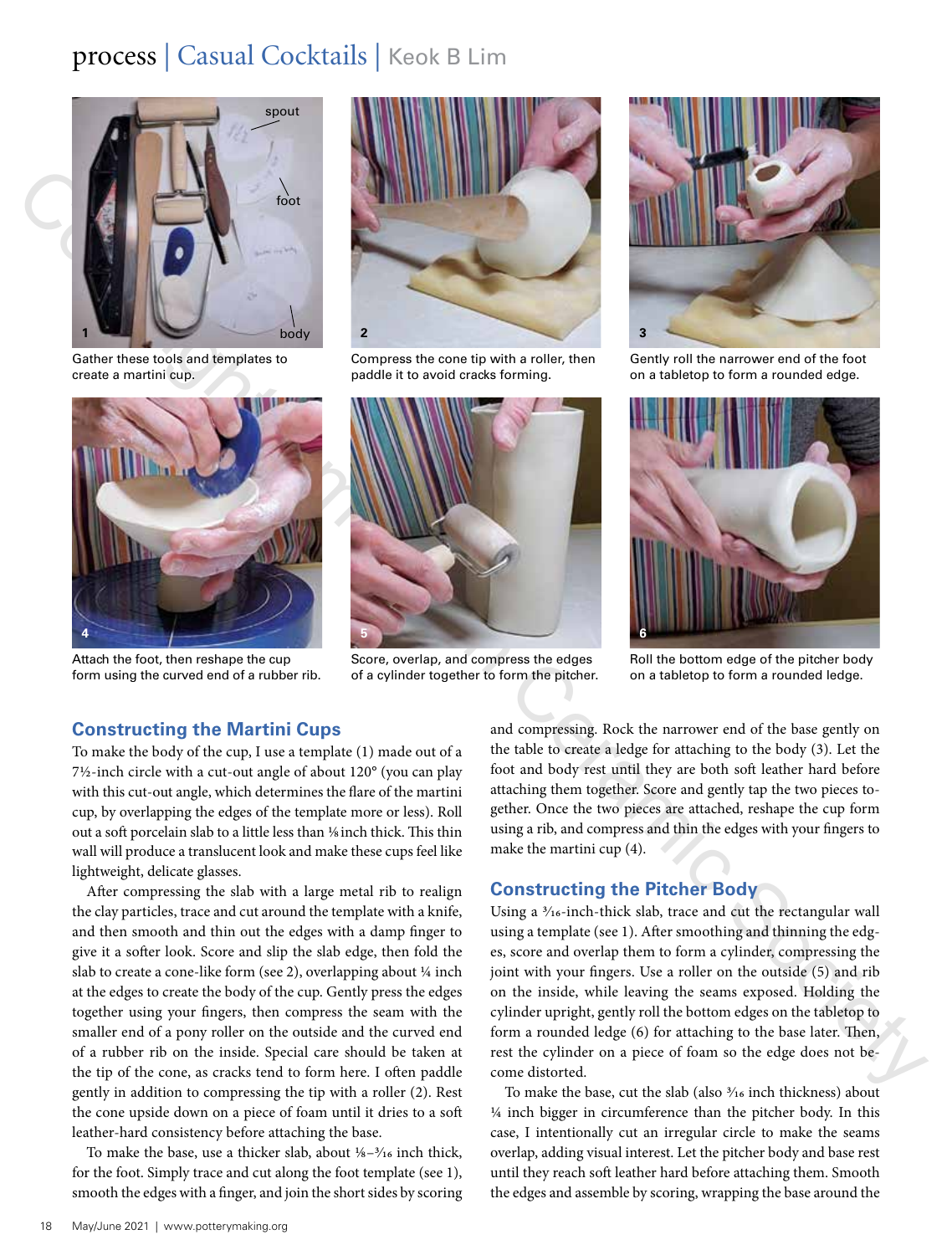

Attach base to the pitcher body. Compress with a roller to form a rounded base.



Use a fine-tip (0.3 mm) underglaze pen to create thin, delicate lines.



Cut the pitcher wall just inside the spout's slip mark, then smooth the edges.



Vary the slip-trailer tip size and pressure to create different strokes effects.



Attach the spout and compress the seams with a roller.



Brush watered-down underglazes over the drawings to add color and dimension.



Set of four mugs, 4½ in. (11 cm) in width each, porcelain.